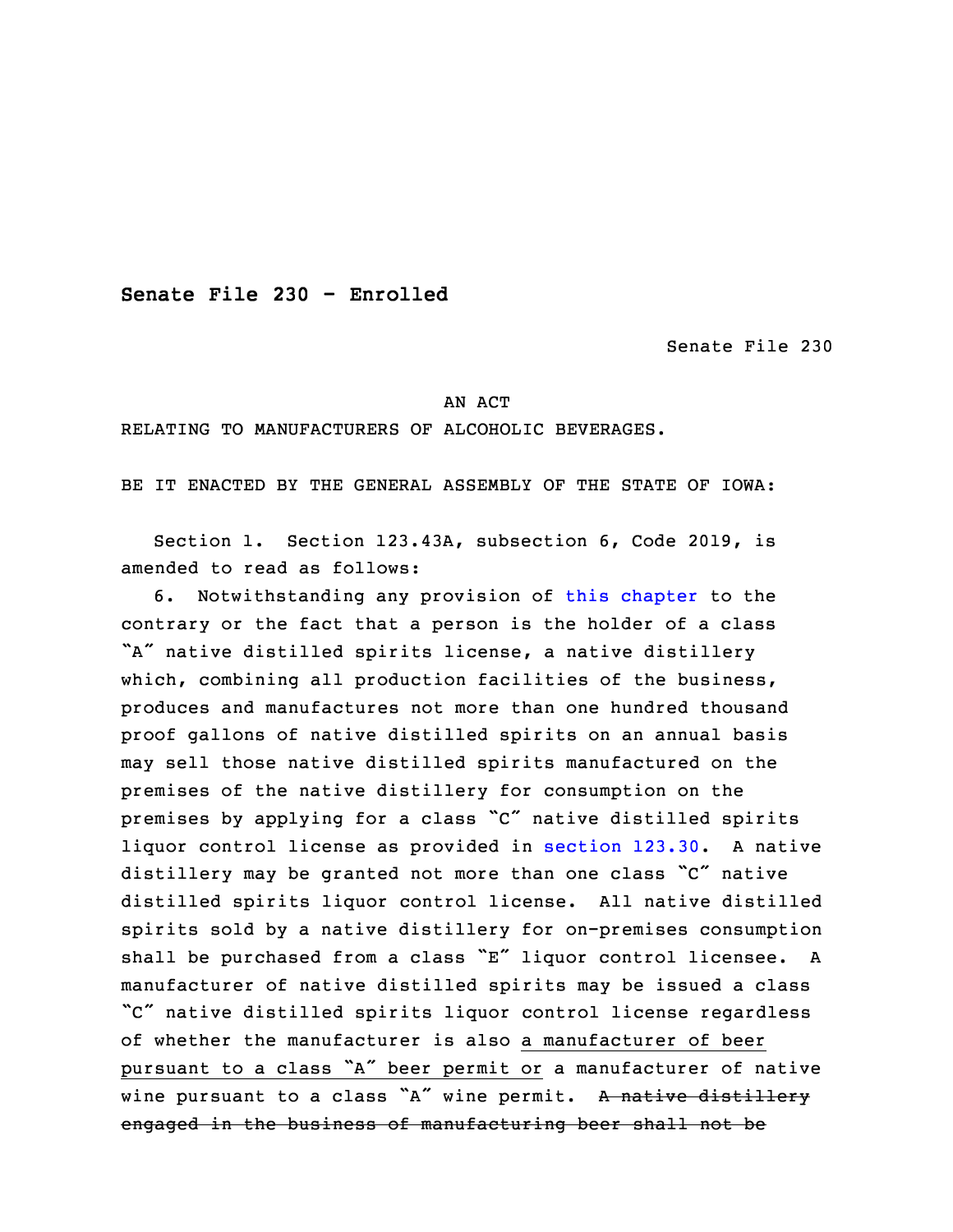issued a class "C" native distilled spirits liquor control license.

Sec. 2. Section 123.45, subsection 2, Code 2019, is amended to read as follows:

2. However, a person engaged in the wholesaling of beer or wine may sell only disposable glassware, which is constructed of paper, paper laminated, or plastic materials and designed primarily for personal consumption on a one-time usage basis, to retailers for use within the premises of licensed establishments, for an amount which is greater than or equal to an amount which represents the greater of either the amount paid for the disposable glassware by the supplier or the amount paid for the disposable glassware by the wholesaler. Also, a person engaged in the business of manufacturing beer may sell beer at retail for consumption on or off the premises of the manufacturing facility and, notwithstanding any other provision of this [chapter](https://www.legis.iowa.gov/docs/code/2019/123.pdf) or the fact that <sup>a</sup> person is the holder of <sup>a</sup> class "A" beer permit, may be granted not more than one class "B" beer permit as defined in [section](https://www.legis.iowa.gov/docs/code/2019/123.124.pdf) 123.124 for that purpose 7 regardless of whether that person is also <sup>a</sup> manufacturer of native distilled spirits pursuant to a class "A" native distilled spirits license or a manufacturer of native wine pursuant to a class "A" wine permit.

 Sec. 3. Section 123.56, subsection 5, Code 2019, is amended to read as follows:

5. Notwithstanding any other provision of this [chapter](https://www.legis.iowa.gov/docs/code/2019/123.pdf), a person engaged in the business of manufacturing native wine may sell native wine at retail for consumption on the premises of the manufacturing facility by applying for a class "C" native wine permit as provided in section [123.178B](https://www.legis.iowa.gov/docs/code/2019/123.178B.pdf). A manufacturer of native wine may be granted not more than one class "C" native wine permit. A manufacturer of native wine may be issued a class "C" native wine permit regardless of whether the manufacturer is also <sup>a</sup> manufacturer of beer pursuant to <sup>a</sup> class "A" beer permit or <sup>a</sup> manufacturer of native distilled spirits pursuant to a class "A" native distilled spirits license.

 Sec. 4. Section 123.141, Code 2019, is amended to read as follows: